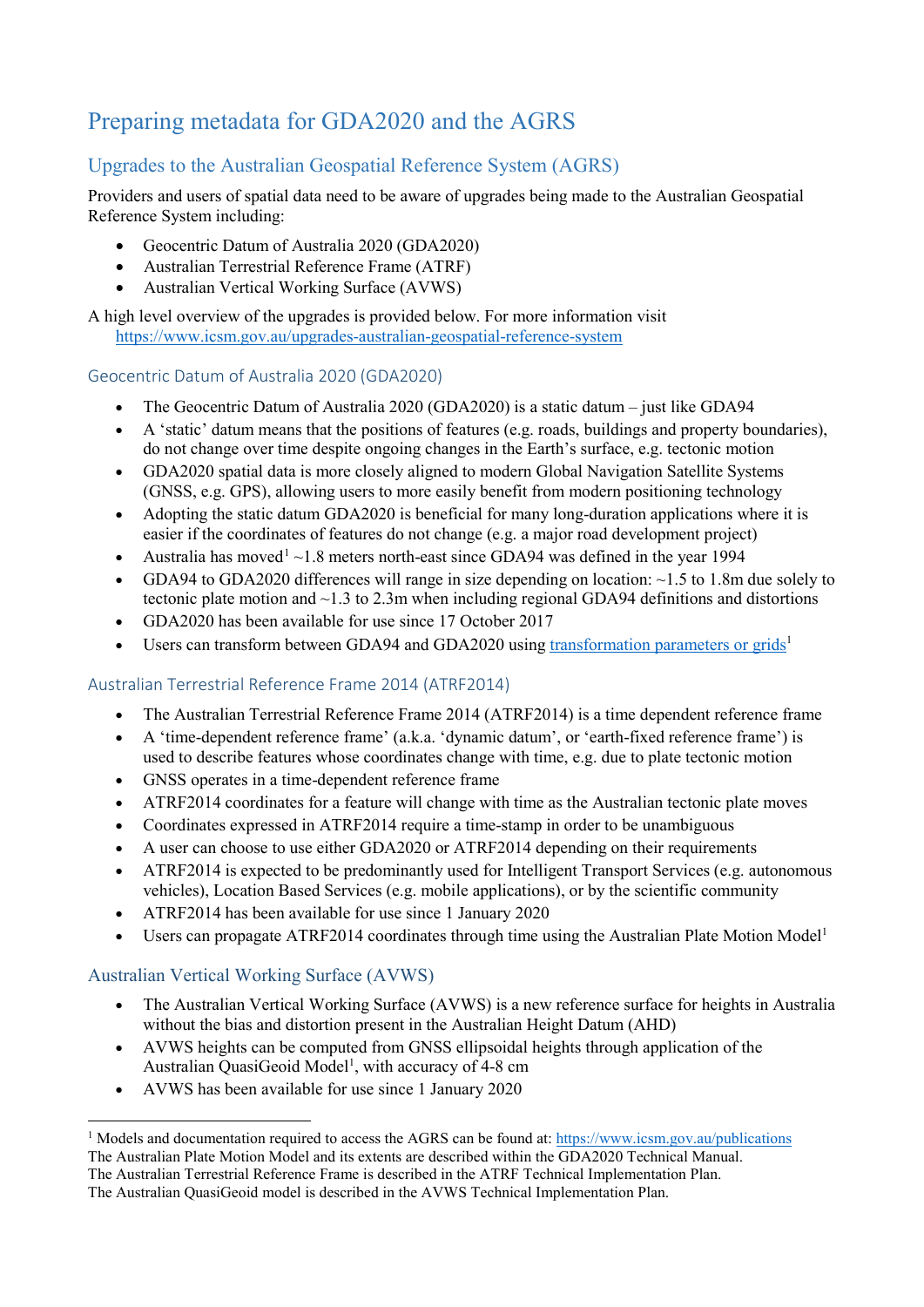#### Interim solution to capture AGRS metadata pending ISO 19115-1 amendments

It is recognised that changes to ISO 19115-1 and the associated XML schema are currently pending, to allow for the appropriate description of time-dependent spatial data and metadata. The timeline for these changes and their universal implementation could require several years.

The purpose of this document is to describe and recommend an interim solution, using the existing ISO 19115-1 standard and XML schema, for immediate adoption across Australian jurisdictions and consideration in New Zealand.

# Why is it important to record the Coordinate Reference System and Coordinate Epoch

Coordinates of features on the earth, if expressed in a dynamic datum, change over time due to movements of the Earth's crust, e.g. tectonic motion. These changes are significant and need be accounted for when combining data from different time periods. For example, the Australian tectonic plate has moved by up to 70 mm per year or approximately 1.8 metres over the past 26 years since GDA94 was defined.

When a Coordinate Reference Systems (CRS) is dynamic as is the case with WGS 84 or ATRF2014, a \*Coordinate Epoch\* must be recorded in order to unambiguously define the position of a feature at a particular point in time. A method of capturing this information within the ISO 19115-1 standard is under development. A best practice way of doing so in the interim is as follows:

Create an additional Instance of \*spatialReferenceInfo\* of \*referenceSystemType -\* \*temporal\*. The Description should indicate the CRS to which \*Coordinate Epoch\* belongs (e.g. Coordinate Epoch geodeticGeographic2D, Coordinate Epoch - vertical). The \*code\* value should be the year in decimal format to at least 2 decimal places.

The Coordinate Epoch is often, but not always, the date or time at which the position information was captured. For instance, if data is captured using a GNSS device, the Coordinate Epoch may be either the date at which the coordinates were captured, as is currently the case for many hand-held devices, or may be derived from an explicit CRS such as GDA94 or GDA2020, depending on the methodology used. Similarly if data is digitised from imagery, the Coordinate Epoch would be the same as that of the source imagery, which may or may not be equivalent to the date of image capture. The user must take care to determine the CRS, including the Coordinate Epoch, of their source data or method.

Note that the Coordinate Epoch of a dataset can be modified, along with the coordinates, via a coordinate operation which propagates coordinates through time. In such a case, the Coordinate Epoch of the data would change, while the date of data capture is immutable and would not change. Coordinate Epoch and date of capture are independent and should both be stored for any dataset in a dynamic datum. Coordinate Epoch is stored explicitly against the Reference System class.

The Coordinate Epoch of a static CRS is immutable. For example, a GDA2020 dataset will always have a Coordinate Epoch of 2020.00 (01 January 2020). As such, it is not imperative to nominate the Coordinate Epoch for a static datum. However, this interim advice suggests that Coordinate Epoch is to be explicitly indicated, at least for CRS with a horizontal component. There is no measurable vertical tectonic plate motion in Australia, so data on vertical CRS (e.g. AHD71) do not generally benefit from declaration of Coordinate Epoch, except where local subsidence or uplift is measureable.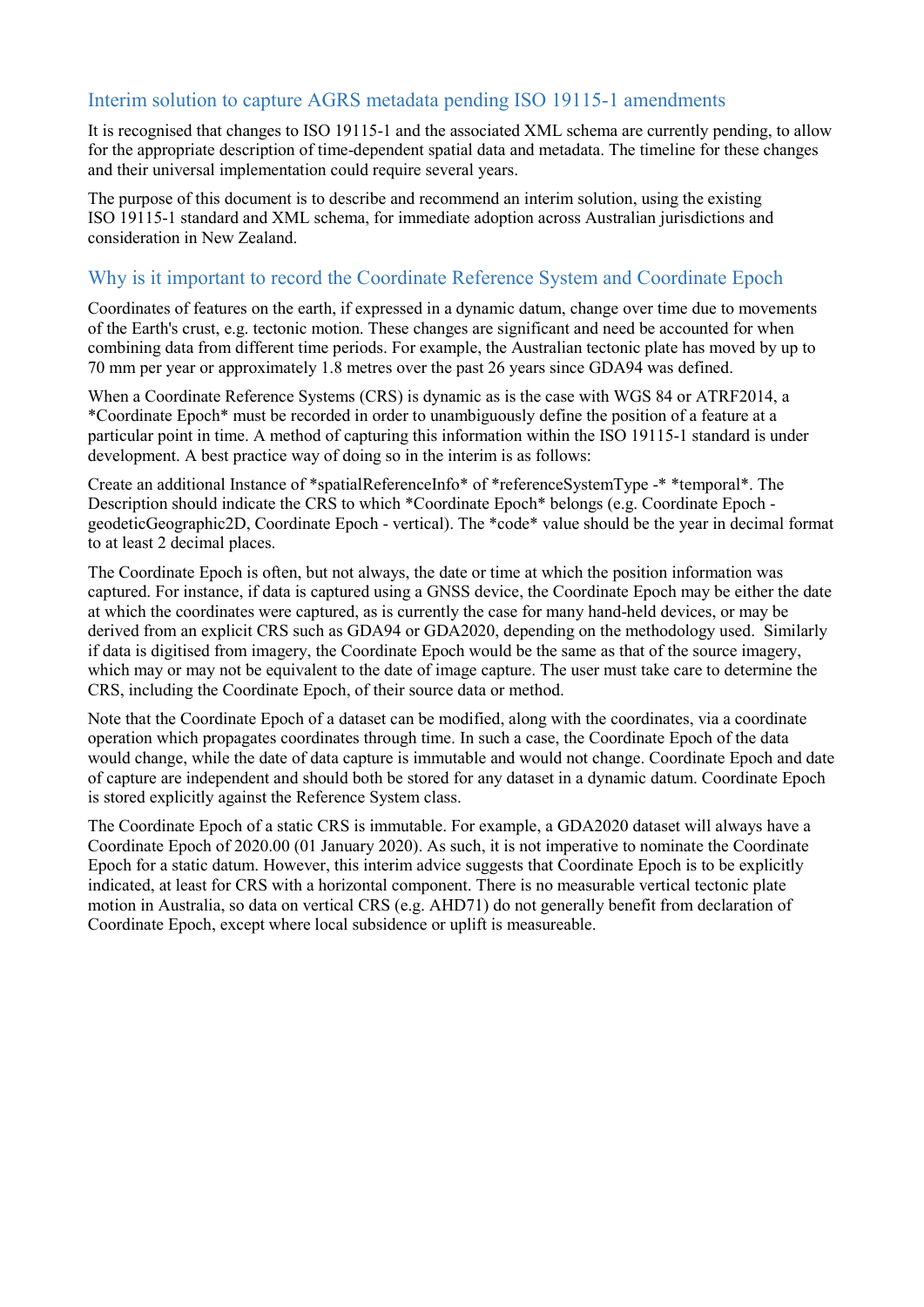# AGRS definitions recommended for lineage metadata

#### GDA2020 Compliant vs Compatible data

Depending on the time, method and accuracy of measurement of data location, a spatial dataset can be nominated as either 'GDA2020 Compliant' or 'GDA2020 Compatible'.

- **GDA2020 Compliant** refers to spatial data which has been observed directly in GDA2020 or transformed to GDA2020 in accordance with the [GDA2020 Technical Manual.](https://www.icsm.gov.au/gda2020-and-gda94-technical-manuals)
- **GDA2020 Compatible** refers to low accuracy (3 m or poorer) spatial data in the nominated reference system such that the difference to GDA2020 is insignificant. For example:
	- GDA94 spatial data with accuracy lower (worse) than 3 metres is considered 'GDA2020 Compatible' since the offset between GDA94 and GDA2020 is only approximately 1.8 m.
	- WGS 84 and Web Mercator (i.e. EPSG:3857, 4326, 6326) are considered low-accuracy Coordinate Reference Systems and transformations to GDA2020 result in 'GDA2020 Compatible' data.

The GDA2020 logo is available for use on GDA2020 Compliant or GDA2020 Compatible products. For more information:<https://www.icsm.gov.au/gda2020/using-gda2020-logo>

#### Coordinate Operations

The ISO 19111 standard<sup>[2](#page-2-0)</sup> explicitly defines three distinct 'Coordinate Operation' definitions which should be used in lineage and process steps metadata, as per the examples below. While 'conversion' and 'transformation' may be familiar concepts to most users, the newer 'point motion operation', which defines the propagation of coordinates through time, is explicitly introduced here:

- **Coordinate operation:** A process using a mathematical model, based on a one-to-one relationship, that changes coordinates in a source CRS to coordinates in a target CRS, or that changes coordinates at a source coordinate epoch to coordinates at a target coordinate epoch within the same CRS.
- **Coordinate conversion**: A *coordinate operation* that changes the coordinates in a source CRS to coordinates in a target CRS based on the same datum. This does not represent a change to the coordinates of the described feature, but rather a different representation of the same coordinate. *Example 1: Change Geographic coordinates (Latitude and Longitude) to Map Projection (Easting and Northing) Example 2: Change units from feet to metres*
- **Coordinate transformation:** A *coordinate operation* that changes coordinates in a source CRS to coordinates in a target CRS in which the source and target CRS are based on different datums. *Example 1: Change from GDA94 to GDA2020 Example 2: Change from AMG66 to MGA94*
- **Point motion operation:** A *coordinate operation* that changes coordinates *within* one CRS due to the motion of the point.

*Note 1: The change of coordinates is from those at an initial epoch to those at another epoch. Note 2: In this document the point motion is due to tectonic motion or crustal deformation. Example 1: ATRF2014@2020.00 to ATRF2014@2025.34*

**Concatenated operation**: A *coordinate operation* consisting of the sequential application of multiple coordinate operations.

*Example 1: GDA2020 to ATRF2014@2025.34 is a concatenation of: 1) Coordinate Transformation: GDA2020 to ATRF2014@2020.00 (equivalent by definition) 2) Point Motion Operation: ATRF2014@2020.00 to ATRF2014@2025.34*

<span id="page-2-0"></span><sup>&</sup>lt;sup>2</sup> Refer to the Information section of ISO19111[: https://www.iso.org/obp/ui/#iso:std:iso:19111:ed-3:v1:en](https://www.iso.org/obp/ui/#iso:std:iso:19111:ed-3:v1:en)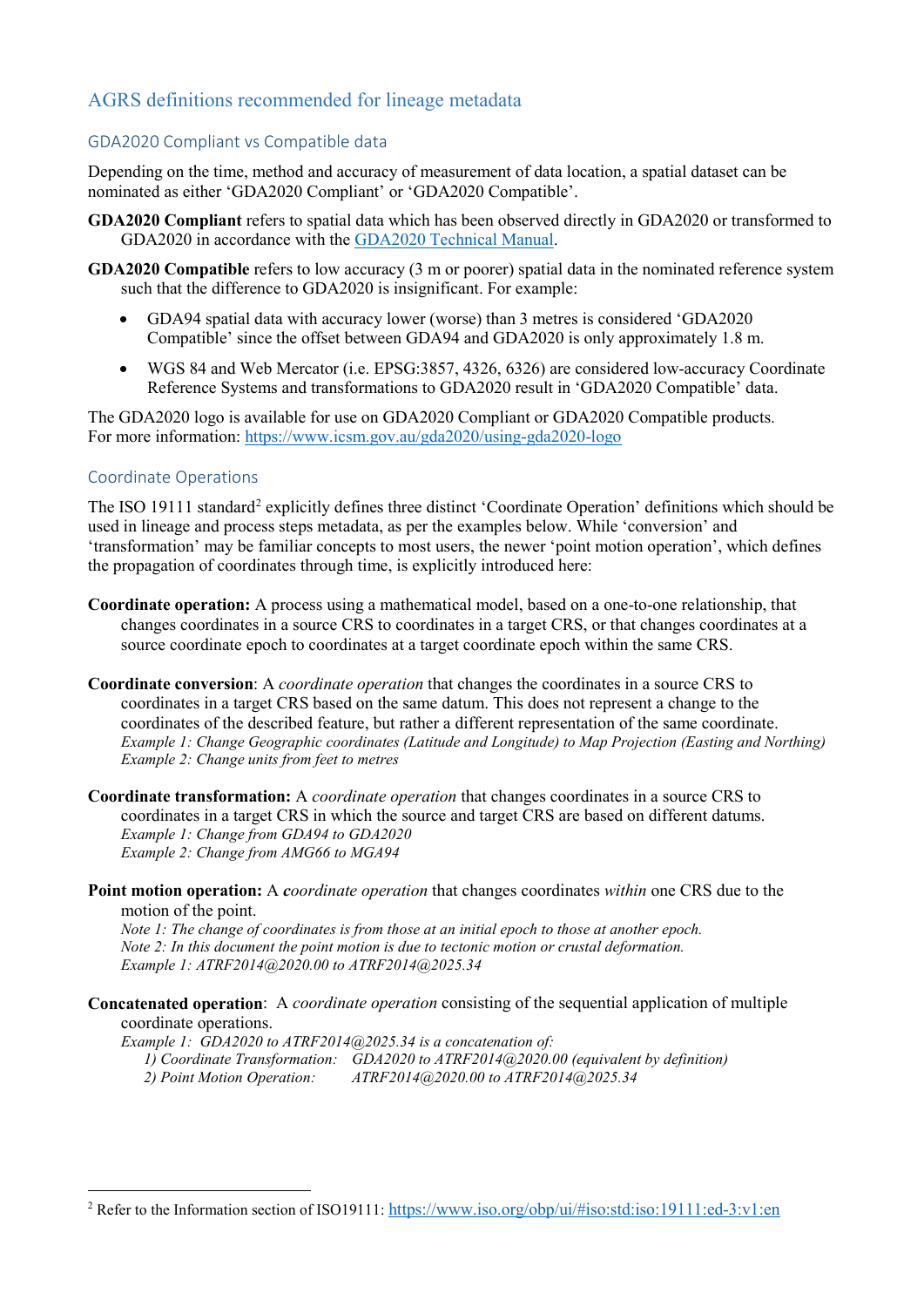# The ISO 19115-1 metadata standard and upgrades to AGRS

Metadata is an important component of the puzzle assisting data providers and users to understand and correctly apply the data. ISO 19115-1 contains a number of classes and elements which help to store information related to upgrades to the Australian Geospatial Reference System and the history of data transformation if applicable.

To ensure capture of correct data positioning information and minimise risk of incorrect position calculations into the future, details about coordinate capture and processing methods must be recorded. The most common way is to record the data history in a lineage statement. Recording lineage as process steps provides a good support for structured machine-to-machine communication. Linking to the metadata of the source data eliminates a need to replicate this information and provides a richer understanding of the history of the source data.

The table below defines classes and elements that can be used to record information relevant to that process:

| Class       | Element       | Definition                                             | Comments                                                    |
|-------------|---------------|--------------------------------------------------------|-------------------------------------------------------------|
| Reference   |               | Information about reference                            | The reference system enables users to record information    |
| System      |               | system                                                 | about spatial (horizontal and vertical) datums, projections |
|             |               |                                                        | and/or temporal systems for spatial, temporal or            |
|             |               |                                                        | spatiotemporal datasets, including the code, description,   |
|             |               |                                                        | code space, authority and URL linking to descriptions of    |
|             |               |                                                        | reference systems                                           |
|             | Reference     | Identifier for reference                               | Specify the code, authority and URL of this authority, e.g. |
|             | System        | system                                                 | reference to the Geodetic CRS (geographic 2D) for           |
|             | Identifier    |                                                        | GDA2020will be recorded as EPSG:7844                        |
|             |               |                                                        | http://www.epsg-registry.org.                               |
|             | Reference     | Type of reference system                               | Specify what reference system type the identifier belongs   |
|             | System Type   |                                                        | to: temporal, vertical, etc. e.g. the type of example above |
|             |               |                                                        | will be 'geodeticGeographic2D'                              |
| Reference   |               | Information about the                                  | Recording the Coordinate Epoch is important for             |
| System      |               | Coordinate epoch                                       | propagating coordinates through time when data is           |
| (Coordinate |               |                                                        | gathered on a dynamic datum such as the Australian          |
| Epoch)      |               |                                                        | Terrestrial Reference Frame (ATRF2014)                      |
|             | Reference     | Code - Identifier for the                              | Specify the Coordinate Epoch of the data in decimal year    |
|             | System        | Coordinate Epoch                                       | to at least two places.                                     |
|             | Identifier    | Description - of the                                   | Values - "Coordinate Epoch - *type of reference system*"    |
|             |               | Coordinate Epoch reference                             |                                                             |
|             | Reference     | Type of reference system                               | Coordinate Epoch has reference system type of 'temporal'    |
|             | System Type   |                                                        |                                                             |
| 'Temporal   |               | Provides temporal component                            | Data observation time: time or time period when data was    |
| Extent      |               | of the extent of the referring                         | collected or observed. Can be represented as a single       |
|             |               | object                                                 | datetime or a range (start and end datetime).               |
| Lineage     |               | Information about the events                           | Record of history of the data lifecycle, including          |
|             |               | or source data used in                                 | processing steps and transformations;                       |
|             |               | constructing the data or lack                          | Link to the source data metadata where possible             |
|             |               | of knowledge about them                                |                                                             |
|             | Statement     | General explanation of the                             | Record of history of data generation or transformation,     |
|             |               | data producer's knowledge                              | including accuracy/uncertainty of data.                     |
|             |               | about the data history                                 |                                                             |
|             | Process steps | Structured details of an event                         | Record of procedure(s) of data generation or                |
|             |               | or transformation in the life                          | transformation in a structured way                          |
|             |               |                                                        |                                                             |
|             |               | of data including the process<br>used to maintain data |                                                             |
|             |               | A link to metadata or records                          |                                                             |
|             | Source        |                                                        | Recording information about source data used in creating a  |
|             |               | information about the source                           | dataset helps to better understand and access data quality  |
|             |               | data used in creating the data                         | and fitness for purpose                                     |
|             |               | specified by the scope                                 |                                                             |

Note: Beyond metadata, information about data temporal extent (datetime of observation) and its accuracy can be recorded against each measured observation in the dataset, especially if a dataset has a wide variation of individual data observations taken at different accuracies and over a long time period. This is often known as feature level metadata.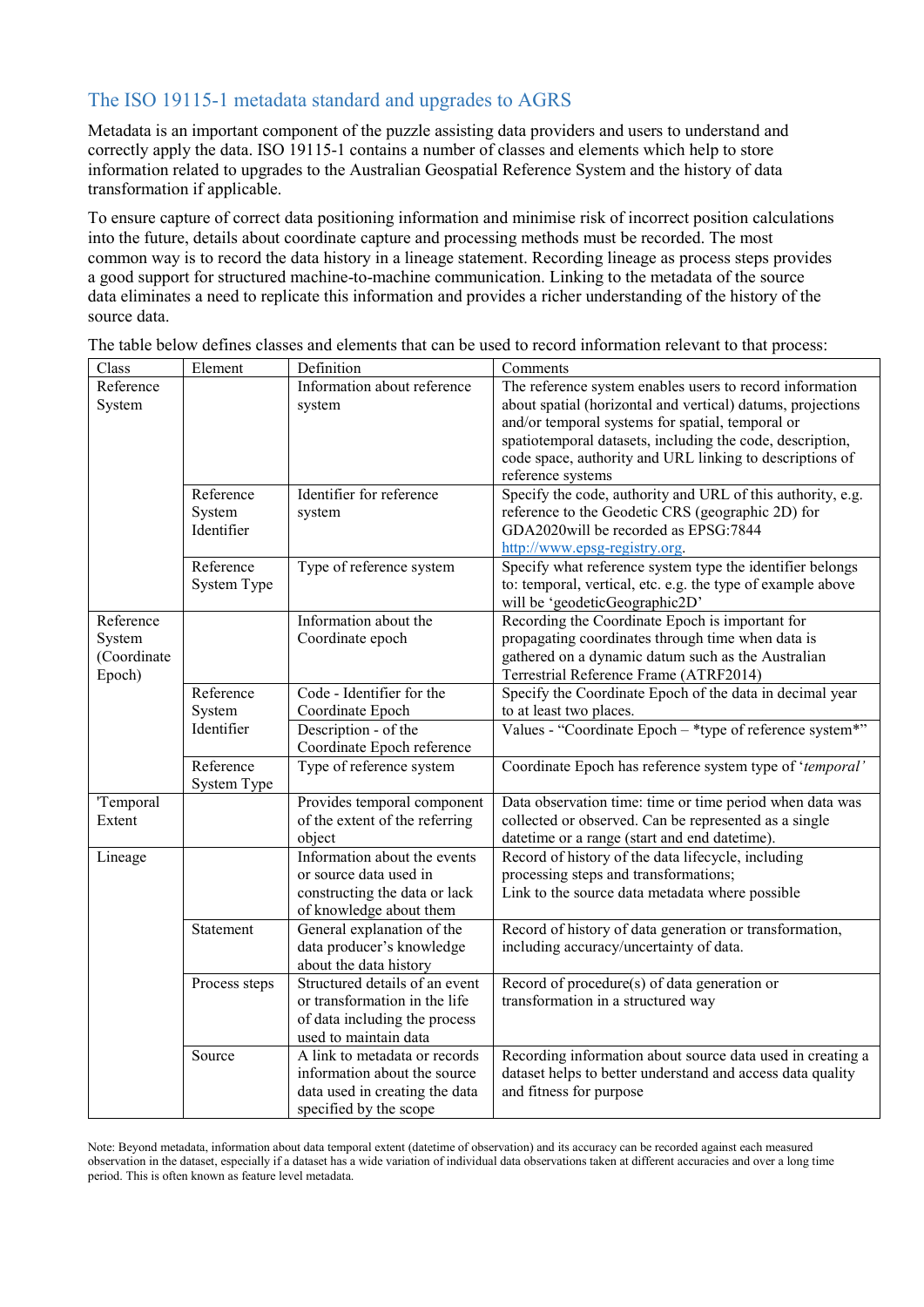# Metadata Examples

Examples below demonstrate common scenarios for recording upgrades to AGRS and history of data transformation if applicable. It is useful to note that most required information could be provided as predefined set of options and selected from drop down list or prepopulated. Attributes with '\*' can be provided as a drop down option for users, Attributes without '\*' could be populated based on previous selection. Only fields with<sup>'\*\*</sup>' require manual input.

- 1. Example of metadata with:
	- Reference system(s): geographic, vertical and temporal
	- Spatial reference(s): GDA2020 (EPSG:7844), AHD (EPSG:5711)
	- Temporal extent: range of dates/times during which the data was collected/observed<br>• Source Data / Method: 'static' source data / method: GNSS, localised to static datum
	- 'static' source data / method: GNSS, localised to static datum

Note: Although the Coordinate Epoch of a static datum is implicitly defined and immutable, e.g. all GDA2020 data has Coordinate Epoch 2020.00 (01 Jan 2020), these examples demonstrate the recommended inclusion of Coordinate Epoch

| Reference       | Type*             | geodeticGeographic2D                                                                                                                                                                                                                                                                                                                                                                |
|-----------------|-------------------|-------------------------------------------------------------------------------------------------------------------------------------------------------------------------------------------------------------------------------------------------------------------------------------------------------------------------------------------------------------------------------------|
| Systems (RS)    | $Code*$           | EPSG:7844                                                                                                                                                                                                                                                                                                                                                                           |
|                 | Authority         | <b>EPSG</b>                                                                                                                                                                                                                                                                                                                                                                         |
|                 | Authority website | http://www.epsg-registry.org                                                                                                                                                                                                                                                                                                                                                        |
|                 | Type*             | vertical                                                                                                                                                                                                                                                                                                                                                                            |
|                 | $Code*$           | EPSG:5711                                                                                                                                                                                                                                                                                                                                                                           |
|                 | Authority         | <b>EPSG</b>                                                                                                                                                                                                                                                                                                                                                                         |
|                 | Authority website | http://www.epsg-registry.org                                                                                                                                                                                                                                                                                                                                                        |
|                 | Type*             | temporal                                                                                                                                                                                                                                                                                                                                                                            |
|                 | Code*             | 2020.00                                                                                                                                                                                                                                                                                                                                                                             |
|                 | Description       | Coordinate Epoch - geodeticGeographic2D                                                                                                                                                                                                                                                                                                                                             |
|                 | Type*             | temporal                                                                                                                                                                                                                                                                                                                                                                            |
|                 | Code*             | Gregorian Calendar                                                                                                                                                                                                                                                                                                                                                                  |
|                 | Description       | reference system of temporal extent                                                                                                                                                                                                                                                                                                                                                 |
|                 | Code Space        | <b>AGLDWG</b>                                                                                                                                                                                                                                                                                                                                                                       |
|                 | Authority website | http://linked.data.gov.au/                                                                                                                                                                                                                                                                                                                                                          |
| Temporal extent | Begin date**      | 2020-06-05T12:00:17                                                                                                                                                                                                                                                                                                                                                                 |
|                 | End date**        | 2020-06-25T13:00:17                                                                                                                                                                                                                                                                                                                                                                 |
| Lineage         | Statement**       | This dataset is GDA2020 Compliant                                                                                                                                                                                                                                                                                                                                                   |
|                 |                   | This dataset was collected on location using GNSS positioning technique<br>xxx, by user(s) xxx.                                                                                                                                                                                                                                                                                     |
|                 |                   | The technique employed to capture the spatial data component provided<br>feature positions with reference to GDA94 (horizontal) and AHD71<br>(vertical, via application of the AUSGeoid09 model (required for use with<br>GDA94) model within the equipment).<br>The horizontal (and vertical) accuracy of the data upon collection is<br>estimated [or known] to be xxx (and xxx). |
|                 |                   | The horizontal component of this dataset was subsequently transformed to<br>GDA2020 via the 'Conformal Plus Distortion' NTv2 grid method<br>(EPSG::8447) with a nominal (additional) accuracy / uncertainty of 0.05m.                                                                                                                                                               |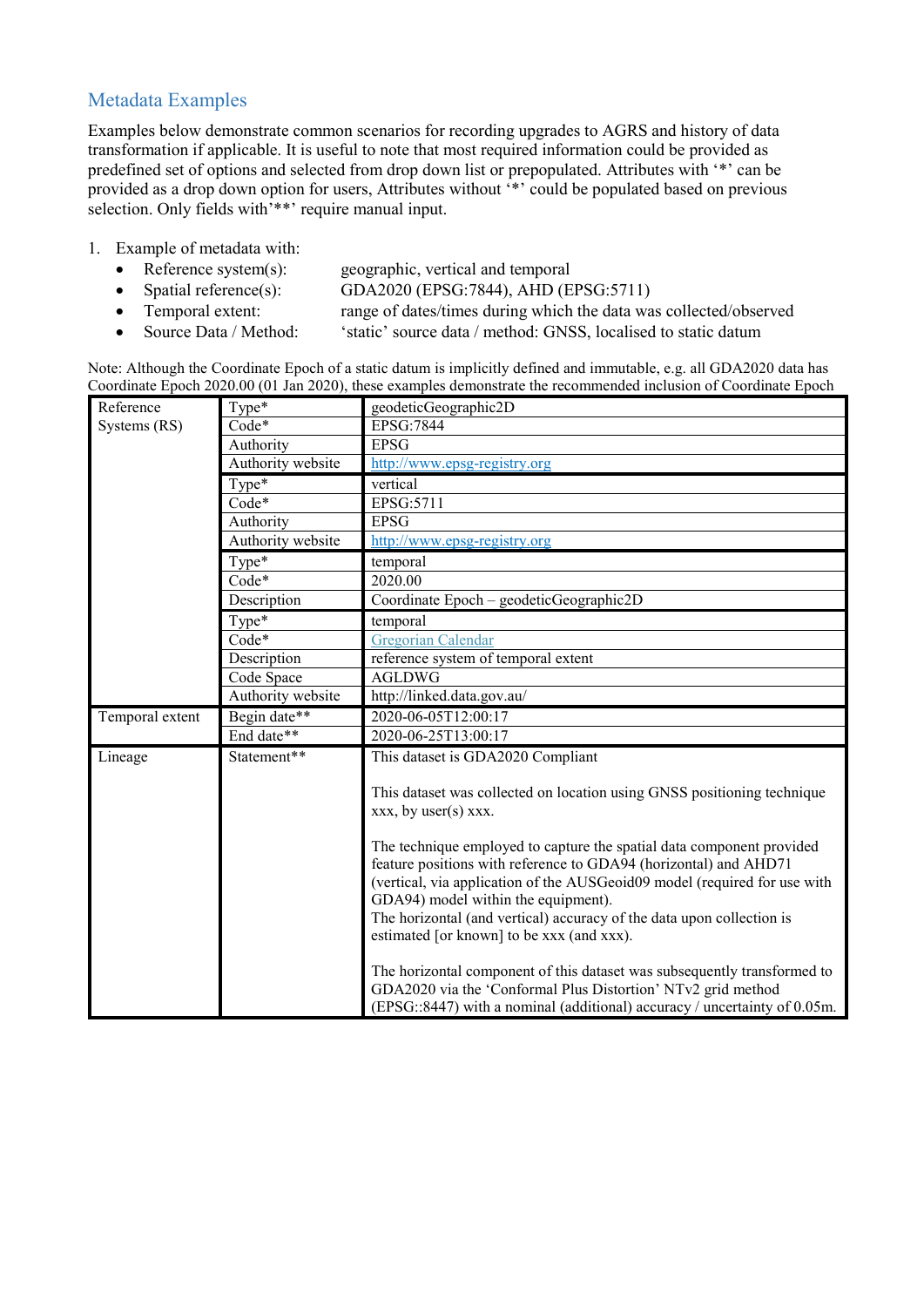- 2. Example of metadata with:
	- Reference system(s): geographic and temporal
	- Spatial reference(s): GDA2020 (EPSG:7844)
	- Temporal extent: single date/time during which the data was collected/observed<br>• Source Data / Method: 'static' source data / method: Image, localised to GDA94
	- Source Data / Method: 'static' source data / method: Image, localised to GDA94

Note: Resulting dataset is nominated as GDA2020 Compatible, due to low-accuracy transformation to GDA2020.

Note: Although the Coordinate Epoch of a static datum is implicitly defined and immutable, e.g. all GDA2020 data has Coordinate Epoch 2020.00 (01 Jan 2020), these examples demonstrate the recommended inclusion of Coordinate Epoch

| Reference       | $Type*$           | geodeticGeographic2D                                                                                                                                                                                                                                                                                                                                                                                                                                                                                                                                                                                                                                                                                                                 |
|-----------------|-------------------|--------------------------------------------------------------------------------------------------------------------------------------------------------------------------------------------------------------------------------------------------------------------------------------------------------------------------------------------------------------------------------------------------------------------------------------------------------------------------------------------------------------------------------------------------------------------------------------------------------------------------------------------------------------------------------------------------------------------------------------|
| Systems (RS)    | $Code*$           | <b>EPSG:7844</b>                                                                                                                                                                                                                                                                                                                                                                                                                                                                                                                                                                                                                                                                                                                     |
|                 | Authority         | <b>EPSG</b>                                                                                                                                                                                                                                                                                                                                                                                                                                                                                                                                                                                                                                                                                                                          |
|                 | Authority website | http://www.epsg-registry.org                                                                                                                                                                                                                                                                                                                                                                                                                                                                                                                                                                                                                                                                                                         |
|                 | Type*             | temporal                                                                                                                                                                                                                                                                                                                                                                                                                                                                                                                                                                                                                                                                                                                             |
|                 | Code*             | 2020.00                                                                                                                                                                                                                                                                                                                                                                                                                                                                                                                                                                                                                                                                                                                              |
|                 | Description       | Coordinate Epoch - geodeticGeographic2D                                                                                                                                                                                                                                                                                                                                                                                                                                                                                                                                                                                                                                                                                              |
|                 | Type*             | temporal                                                                                                                                                                                                                                                                                                                                                                                                                                                                                                                                                                                                                                                                                                                             |
|                 | $Code*$           | Gregorian Calendar                                                                                                                                                                                                                                                                                                                                                                                                                                                                                                                                                                                                                                                                                                                   |
|                 | Description       | reference system of temporal extent                                                                                                                                                                                                                                                                                                                                                                                                                                                                                                                                                                                                                                                                                                  |
|                 | Code Space        | <b>AGLDWG</b>                                                                                                                                                                                                                                                                                                                                                                                                                                                                                                                                                                                                                                                                                                                        |
|                 | Authority website | http://linked.data.gov.au/                                                                                                                                                                                                                                                                                                                                                                                                                                                                                                                                                                                                                                                                                                           |
| Temporal extent | Time Instant**    | 2020-10-23T00:00:00                                                                                                                                                                                                                                                                                                                                                                                                                                                                                                                                                                                                                                                                                                                  |
| Lineage         | Statement**       | This dataset is GDA2020 Compatible                                                                                                                                                                                                                                                                                                                                                                                                                                                                                                                                                                                                                                                                                                   |
|                 |                   | This dataset was collected from features evident in an existing<br>georeferenced Image using technique xxx, by user(s) xxx.]<br>The source image was obtained from / via xxx.<br>The source image was captured yyyy-mm-dd [or appropriate temporal<br>range if mosaic].<br>The source image and therefore the captured features are georeferenced as<br>GDA94 (horizontal only).<br>The horizontal accuracy of the geo-referencing and/or data collection<br>method for this example are low (5 metre). The resulting dataset has been<br>nominated as a low-accuracy GDA2020 dataset. As this data has not<br>directly measured in GDA2020, nor transformed to GDA2020 the<br>resulting data is 'GDA2020 Compatible', not Compliant |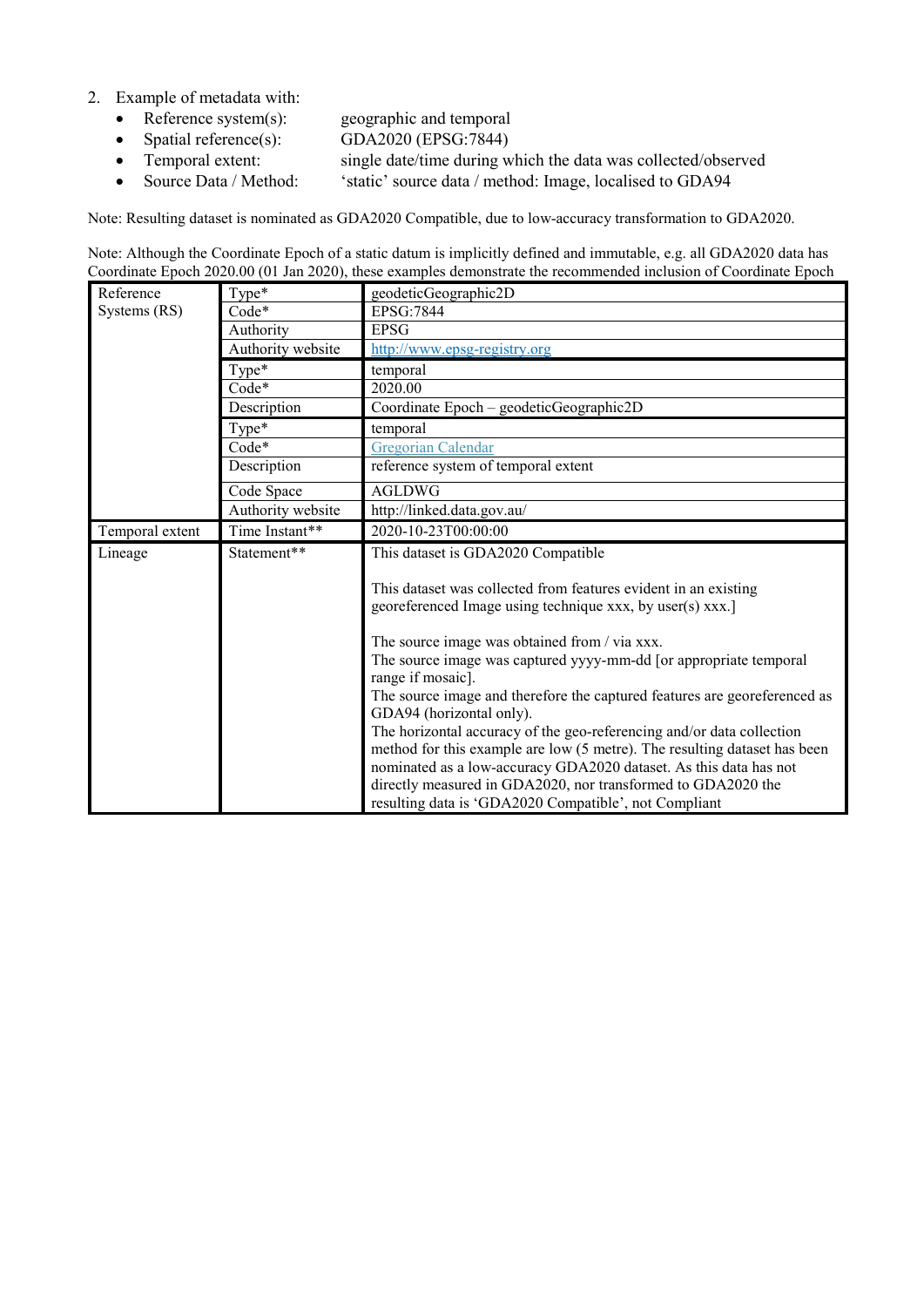3. Example of metadata with:<br>• Reference system(s):

 $\overline{\phantom{a}}$ 

- 
- 
- Reference system(s): geographic and temporal<br>• Spatial reference(s): GDA94 (EPSG:4283) • Spatial reference(s): GDA94 (EPSG:4283)<br>• Temporal extent: range of dates/times du
- 

• Temporal extent: range of dates/times during which the data was collected/observed<br>• Source Data / Method: 'dynamic' source data / method: Image, in ATRF2014@epoch

'dynamic' source data / method: Image, in ATRF2014@epoch

|  |  |  | Note: Although the Coordinate Epoch of a static datum is implicitly defined and immutable, e.g. all GDA94 data has |  |
|--|--|--|--------------------------------------------------------------------------------------------------------------------|--|
|  |  |  | Coordinate Epoch 1994.00 (01 Jan 1994), these examples demonstrate the recommended inclusion of Coordinate Epoch   |  |

| Reference       | Type*             | geodeticGeographic2D                                                                                                                                                                                                                                                                                                                                                                                                                                                                                                                                                                                                                                                                                                                                                                                                                                                                                                                                                                                                                                                      |
|-----------------|-------------------|---------------------------------------------------------------------------------------------------------------------------------------------------------------------------------------------------------------------------------------------------------------------------------------------------------------------------------------------------------------------------------------------------------------------------------------------------------------------------------------------------------------------------------------------------------------------------------------------------------------------------------------------------------------------------------------------------------------------------------------------------------------------------------------------------------------------------------------------------------------------------------------------------------------------------------------------------------------------------------------------------------------------------------------------------------------------------|
| Systems (RS)    | Code*             | EPSG:4283                                                                                                                                                                                                                                                                                                                                                                                                                                                                                                                                                                                                                                                                                                                                                                                                                                                                                                                                                                                                                                                                 |
|                 | Authority         | <b>EPSG</b>                                                                                                                                                                                                                                                                                                                                                                                                                                                                                                                                                                                                                                                                                                                                                                                                                                                                                                                                                                                                                                                               |
|                 | Authority website | http://www.epsg-registry.org                                                                                                                                                                                                                                                                                                                                                                                                                                                                                                                                                                                                                                                                                                                                                                                                                                                                                                                                                                                                                                              |
|                 | Type*             | temporal                                                                                                                                                                                                                                                                                                                                                                                                                                                                                                                                                                                                                                                                                                                                                                                                                                                                                                                                                                                                                                                                  |
|                 | Code*             | 1994.00                                                                                                                                                                                                                                                                                                                                                                                                                                                                                                                                                                                                                                                                                                                                                                                                                                                                                                                                                                                                                                                                   |
|                 | Description       | Coordinate Epoch - geodeticGeographic2D                                                                                                                                                                                                                                                                                                                                                                                                                                                                                                                                                                                                                                                                                                                                                                                                                                                                                                                                                                                                                                   |
|                 | Type*             | temporal                                                                                                                                                                                                                                                                                                                                                                                                                                                                                                                                                                                                                                                                                                                                                                                                                                                                                                                                                                                                                                                                  |
|                 | Code*             | <b>VYVV.VV</b>                                                                                                                                                                                                                                                                                                                                                                                                                                                                                                                                                                                                                                                                                                                                                                                                                                                                                                                                                                                                                                                            |
|                 | Description       | reference system of temporal extent                                                                                                                                                                                                                                                                                                                                                                                                                                                                                                                                                                                                                                                                                                                                                                                                                                                                                                                                                                                                                                       |
|                 | Code Space*       | Gregorian Calendar                                                                                                                                                                                                                                                                                                                                                                                                                                                                                                                                                                                                                                                                                                                                                                                                                                                                                                                                                                                                                                                        |
|                 | Authority website | http://linked.data.gov.au/                                                                                                                                                                                                                                                                                                                                                                                                                                                                                                                                                                                                                                                                                                                                                                                                                                                                                                                                                                                                                                                |
| Temporal extent | Begin date**      | 2021-04-05T12:00:17                                                                                                                                                                                                                                                                                                                                                                                                                                                                                                                                                                                                                                                                                                                                                                                                                                                                                                                                                                                                                                                       |
|                 | End date**        | 2021-04-25T13:00:17                                                                                                                                                                                                                                                                                                                                                                                                                                                                                                                                                                                                                                                                                                                                                                                                                                                                                                                                                                                                                                                       |
| Lineage         | Statement**       | This dataset was collected from features evident in [an existing<br>georeferenced dataset xxx (e.g. Imagery)] using technique xxx, by user(s)<br>xxx.]<br>The source image was obtained from / via xxx.<br>The source image was captured 2021-04-05 [or appropriate temporal range<br>if mosaic].<br>The source image and therefore the captured features are georeferenced as<br>ATRF2014@2021.33 (horizontal only).<br>The horizontal accuracy of the dataset upon collection is estimated [or<br>known] to be xxx.<br>The data was propagated to a common epoch of 2020.0 (01 Jan 2020)<br>using the Australian Plate Motion Model [equivalent to ITRF2014 to<br>GDA2020 EPSG::8049] with a nominal (additional) accuracy / uncertainty<br>of xxx (Note: Uncertainty is at millimetre level, but depends on time<br>difference between source and target).<br>The horizontal component of this dataset was subsequently transformed to<br>GDA94 via the 'Conformal-only' NTv2 grid method (EPSG::8446) with a<br>nominal (additional) accuracy / uncertainty of 0.05m. |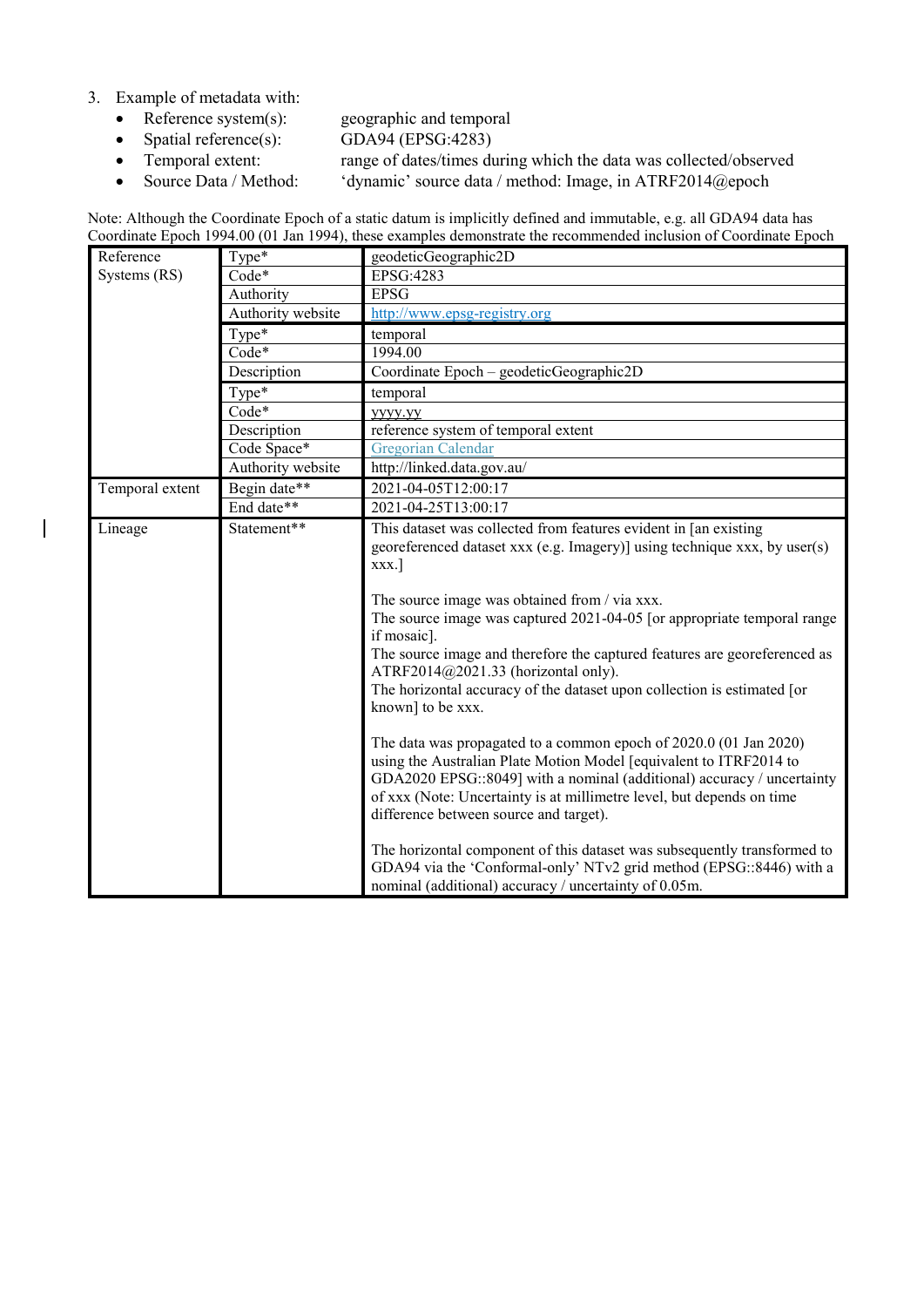- 4. Example of metadata with:<br>• Reference system(s):
	-
	- Reference system(s): geographic (3D) and temporal<br>• Spatial reference(s): ATRF (EPSG:TBD) at project
	-
	-

• Spatial reference(s): ATRF (EPSG:TBD) at project specific epoch<br>• Temporal extent: range of dates/times during which the data was

• Temporal extent: range of dates/times during which the data was collected/observed<br>• Source Data / Method: 'dynamic' source data / method: GNSS in ATRF2014@capture-epo 'dynamic' source data / method: GNSS in ATRF2014@capture-epoch

| $Type*$<br>Reference |                   | geodeticGeographic3D                                                                                                                                                                                                               |  |
|----------------------|-------------------|------------------------------------------------------------------------------------------------------------------------------------------------------------------------------------------------------------------------------------|--|
| Systems (RS)         | Code*             | EPSG: [ATRF EPSG is yet to be published at the time of printing]                                                                                                                                                                   |  |
|                      | Authority         | <b>EPSG</b>                                                                                                                                                                                                                        |  |
|                      | Authority website | http://www.epsg-registry.org                                                                                                                                                                                                       |  |
|                      | $Type*$           | Temporal                                                                                                                                                                                                                           |  |
|                      | $Code*$           | 2021.25                                                                                                                                                                                                                            |  |
|                      | Description       | Coordinate Epoch - geodeticGeographic3D                                                                                                                                                                                            |  |
|                      | Type*             | Temporal                                                                                                                                                                                                                           |  |
|                      | Code*             | Gregorian Calendar                                                                                                                                                                                                                 |  |
|                      | Description       | reference system of temporal extent                                                                                                                                                                                                |  |
|                      | Code Space        | <b>AGLDWG</b>                                                                                                                                                                                                                      |  |
|                      | Authority website | http://linked.data.gov.au/                                                                                                                                                                                                         |  |
| Temporal extent      | Begin date**      | 2020-04-05T02:00                                                                                                                                                                                                                   |  |
|                      | End date**        | 2022-05-03T17:00                                                                                                                                                                                                                   |  |
| Lineage              | Statement**       | This dataset is GDA2020 Compatible                                                                                                                                                                                                 |  |
|                      |                   | This dataset is defined as $ATRF2014@2021.25$ (project-specific epoch)                                                                                                                                                             |  |
|                      |                   | This dataset was collected on location using GNSS positioning technique<br>xxx by user(s} xxx over the course of the project $(2020$ through 2022).                                                                                |  |
|                      |                   | Feature positions were captured in 3D in the dynamic datum ATRF2014 at<br>the epoch of capture. The horizontal (and vertical) accuracy of the data<br>upon collection is estimated / known (choose one) to be xxx (and xxx).       |  |
|                      |                   | The data was propagated to a common (project-specific) epoch of 2021.25<br>using the Australian Plate Motion Model [equivalent to ITRF2014 to<br>GDA2020 EPSG::8049] with a nominal (additional) accuracy / uncertainty<br>of xxx. |  |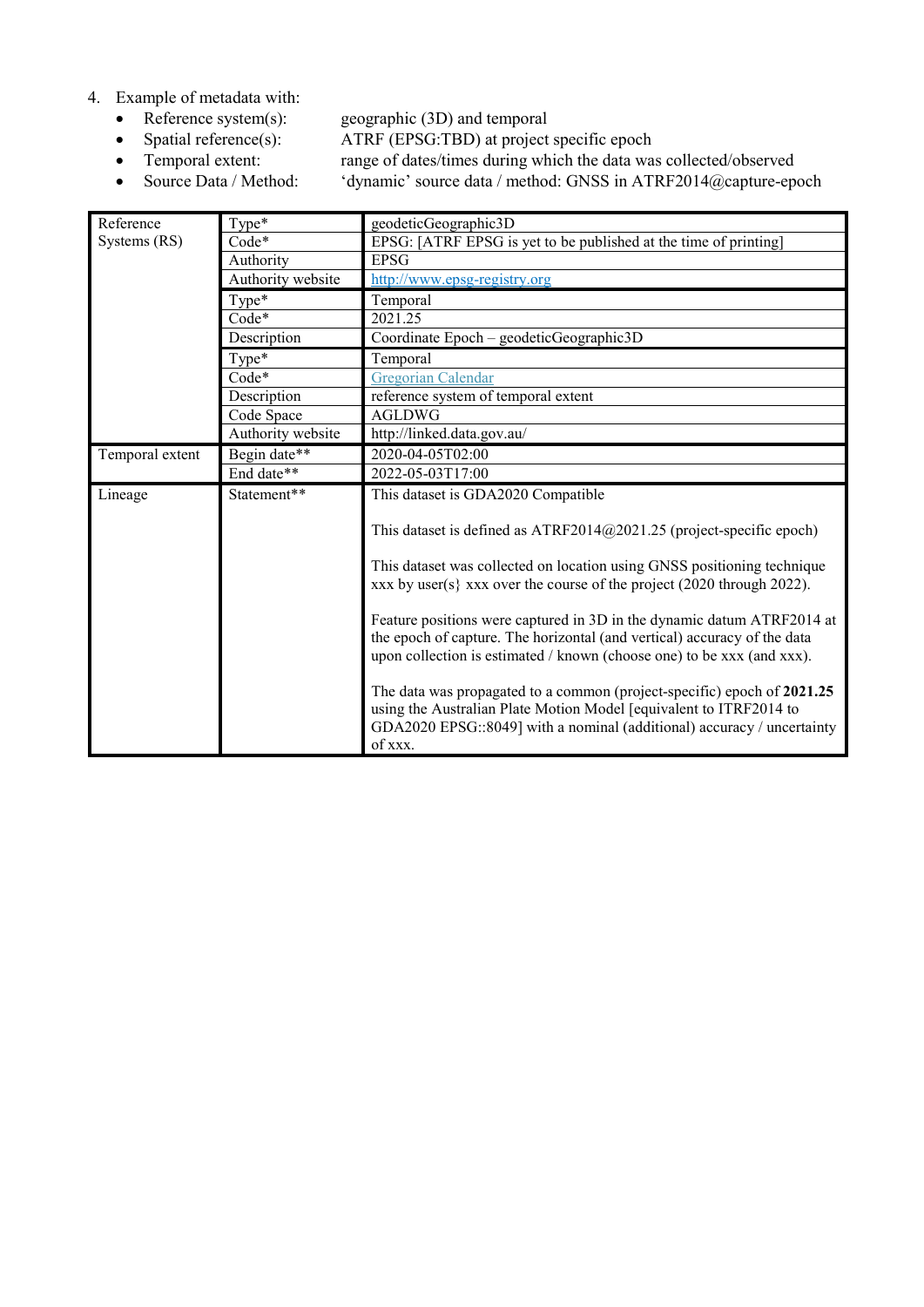- 5. Example of metadata with:<br>• Reference system(s):
	-
	-
	-
	-

• Reference system(s): geographic 3D, vertical and temporal<br>• Spatial reference(s): GDA2020 geocentic 3D (EPSG:7842) • Spatial reference(s): GDA2020 geocentic 3D (EPSG:7842), AHD (EPSG:5711)<br>• Temporal extent: range of dates/times during which the data was collected/ob • Temporal extent: range of dates/times during which the data was collected/observed<br>• Source Data / Method: 'dynamic' source data / method: GNSS in ATRF2014@capture-epo • Source Data / Method: 'dynamic' source data / method: GNSS in ATRF2014@capture-epoch

| Reference       | Type*             | geodeticGeocentric3D                                                          |
|-----------------|-------------------|-------------------------------------------------------------------------------|
| Systems (RS)    | Code*             | EPSG:7842                                                                     |
|                 | Authority         | <b>EPSG</b>                                                                   |
|                 | Authority website | http://www.epsg-registry.org                                                  |
|                 | Type*             | vertical                                                                      |
|                 | Code*             | EPSG:5711                                                                     |
|                 | Authority         | <b>EPSG</b>                                                                   |
|                 | Authority website | http://www.epsg-registry.org                                                  |
|                 | Type*             | Temporal                                                                      |
|                 | Code*             | 2020.00                                                                       |
|                 | Description       | Coordinate Epoch - geodeticGeocentric3D                                       |
|                 | Type*             | Temporal                                                                      |
|                 | Code*             | Gregorian Calendar                                                            |
|                 | Description       | reference system of temporal extent                                           |
|                 | Code Space*       | <b>AGLDWG</b>                                                                 |
|                 | Authority website | http://linked.data.gov.au/                                                    |
| Temporal extent | Begin date**      | 2020-02-05T12:00:00                                                           |
|                 | End date**        | 2022-06-25T18:00:17                                                           |
| Lineage         | Statement**       | This dataset is GDA2020 Compliant                                             |
|                 |                   |                                                                               |
|                 |                   | This dataset was collected on location using GNSS positioning technique       |
|                 |                   | xxx by user(s} xxx over the course of the project (2020 through 2022).        |
|                 |                   | Feature positions were captured in 3D in the dynamic datum ATRF2014 at        |
|                 |                   | the epoch of capture in Geocentric 3D Cartesian coordinates. The              |
|                 |                   | horizontal (and vertical) accuracy of the data upon collection is estimated / |
|                 |                   | known (choose one) to be xxx (and xxx).                                       |
|                 |                   |                                                                               |
|                 |                   | The data was converted to the geographic 3D ATRF2014 CRS and                  |
|                 |                   | subsequently propagated to a common epoch of 2020.00 using the                |
|                 |                   | Australian Plate Motion Model [equivalent to ITRF2014 to GDA2020              |
|                 |                   | transformation EPSG::8049] with a nominal (additional) accuracy /             |
|                 |                   | uncertainty of xxx. The data was nominally transformed to GDA2020 (3D)        |
|                 |                   | via the Null transformation (GDA2020 $\in$ ATRF2014@2020.00) – EPSG           |
|                 |                   | Code not yet published - See GDA2020 Technical Manual.                        |
|                 |                   | AHD height data was also derived from the GDA2020 Ellipsoidal Height          |
|                 |                   | component by applying the AUSGeoid2020 model. The accuracy of this            |
|                 |                   | additional vertical component is estimated / computed to be xxx.              |
|                 |                   |                                                                               |